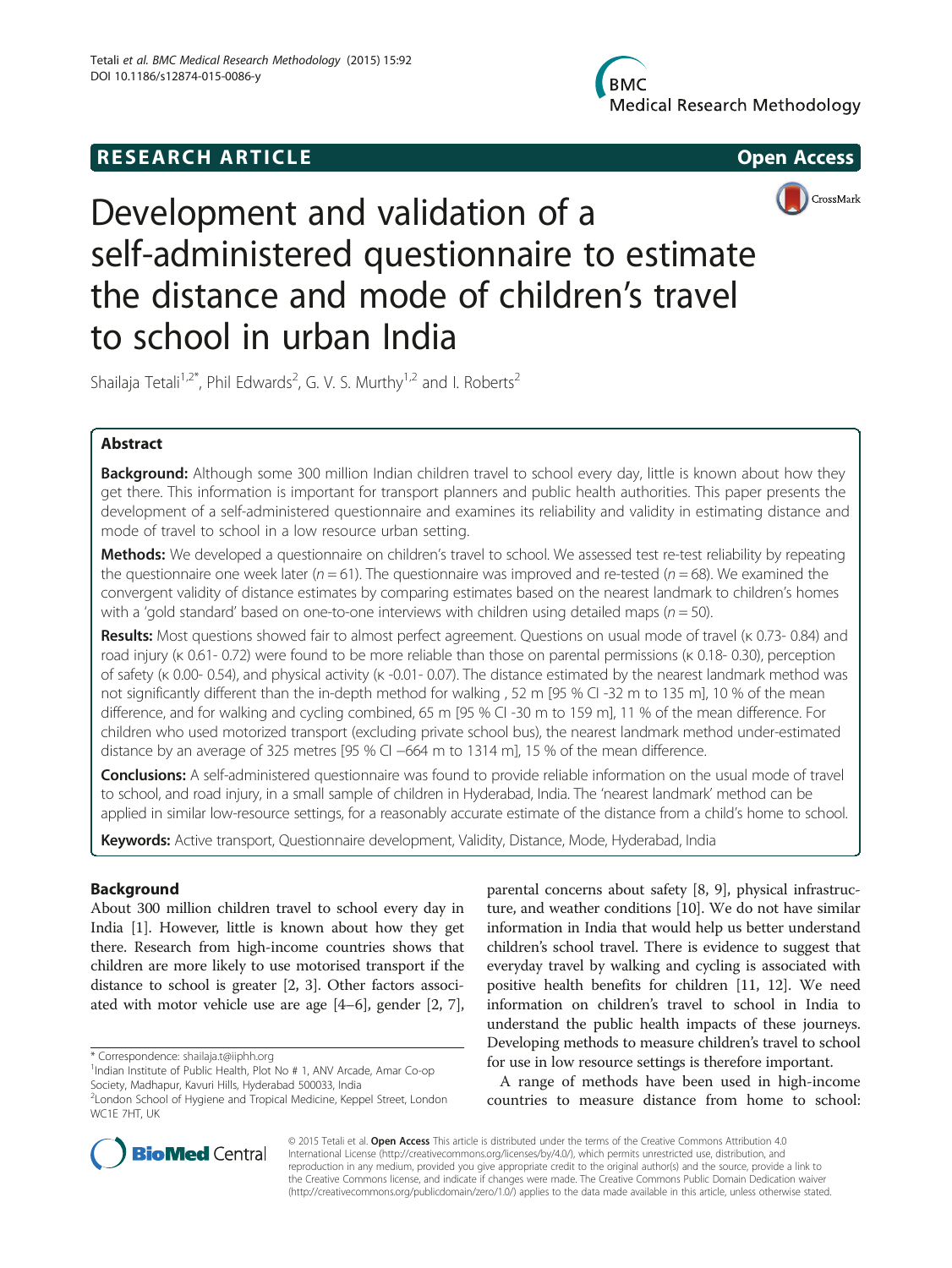Geographical Information Systems (GIS) [[10](#page-5-0), [13\]](#page-5-0); Geographical Positioning Systems (GPS) [[14\]](#page-5-0); travel time [[15](#page-5-0)]; or the 'straight-line' between school and home [\[4](#page-5-0), [16](#page-5-0)]. Distances have been calculated using the shortest route possible along the road network [[17](#page-5-0)] or by asking children to draw their routes to school on image maps which were then digitalized and measured, using GIS [\[18\]](#page-5-0). In many low resource settings in India, postcodes and addresses often do not identify dwellings and cannot be used to reliably estimate distance to school.

This paper presents the development and testing of a self-administered questionnaire on children's travel to school. This is part of a larger study that aims to estimate the distribution of children's mode of travel to school in Hyderabad (Telangana, India), a city with a population of almost 8 million [\[19\]](#page-5-0). A cross-sectional survey is planned to collect data from about 6,000 school children aged 11–14 years, which will be incorporated into a spreadsheet model of the public health impacts of school travel. Accurate estimates of distances and modes of travel by children in Hyderabad is an essential component of the study. The objective of this study was to develop a self-administered questionnaire and examine its reliability and validity in estimating distance and mode of travel to school.

# Methods

We developed a questionnaire for use in children aged 11–14 years, as this is typically an age when children may be expected to travel independently [\[20\]](#page-5-0). In school terminology, it refers to children in grades 6–9.

# Questionnaire development

We searched the literature to identify questions that could be applied in the context of a low resource setting like India (see Additional file [1](#page-5-0)) [\[8](#page-5-0), [21\]](#page-5-0). We originally identified about 25 items from previously published work on children's independent travel and adapted them for the Indian context [\[20](#page-5-0)]. We conducted a focus group with four public health experts to discuss the appropriateness of the questions. We included a question that asked children about the nearest landmark to their home and used this to estimate the distance from home to school. The final questionnaire (Additional file [3](#page-5-0)) had 21 multiple choice items: four on demographics, nine on mode of travel and travel during dry or wet weather, two items on parental permissions for independent travel, three on children's perceptions of safety, including road traffic injuries, and three items on physical activity after school. These questions were included because of our interest in children's commuting to school in Hyderabad, and its impacts on health.

# Reliability studies

We assessed the comprehension of the questionnaire by focus group discussions among children aged 12–15 years, to assess the suitability of questions for the target age. We piloted the questionnaire in a private school (run by a Society/Trust, without government aid) [[22](#page-5-0)] with 12 children of grade nine, noting all requests for clarifications. For assessing the reliability of the questionnaire, we distributed Telugu translated questionnaires to children in grade eight of a government school  $(n = 61)$  and conducted a re-test one week later. Telugu is the first language spoken by about 80 million people in India and is the local language in Hyderabad, where this study was conducted. We back-translated the questionnaire, to ensure the correct interpretation of the questions. We conducted a second reliability study in another government school  $(n = 68)$ . We administered questionnaires using pencil-and-paper methods and read out each question, allowing plenty of time for marking the responses.

# Validation of estimated distance

We assessed the validity of the distance estimates based on the 'nearest landmark to home' method, by comparing with a 'gold standard' measure, based on in-depth one-to-one interviews with 50 school children in grades 7, 8 and 9, using detailed maps of their neighbourhood and routes to school. The class teacher randomly selected children using each mode of transport. Fifty children, with 56 % ( $n = 28$ ) females participated in the 'in- depth interview' method. The distribution of school-type was government (30 %,  $n = 15$ ); semi-private (26 %,  $n = 13$ ) and private  $(44 %, n = 22)$ .

# Gold standard in-depth interview method

Google Earth [\[23](#page-6-0)] was installed on a laptop computer, with a 'place mark' on the map corresponding to the school. We visited one school of each type (i.e. Government, semiprivate and private). After a brief orientation, each child traced the route from his/her home to school, using a finger. Each route was recorded in *Google Earth*. We used the 'Play tour' viewing mode for children to see and confirm their routes to school, as well as the distance travelled.

# Nearest landmark method

Using Google maps, [[24\]](#page-6-0) the 'nearest landmark' information of each of the 50 children was entered in the 'from' box and the school address in the 'to' box. The 'give directions' button gave a suggested route and corresponding distance. [Example screenshots of both methods are shown in the Additional file [2\]](#page-5-0).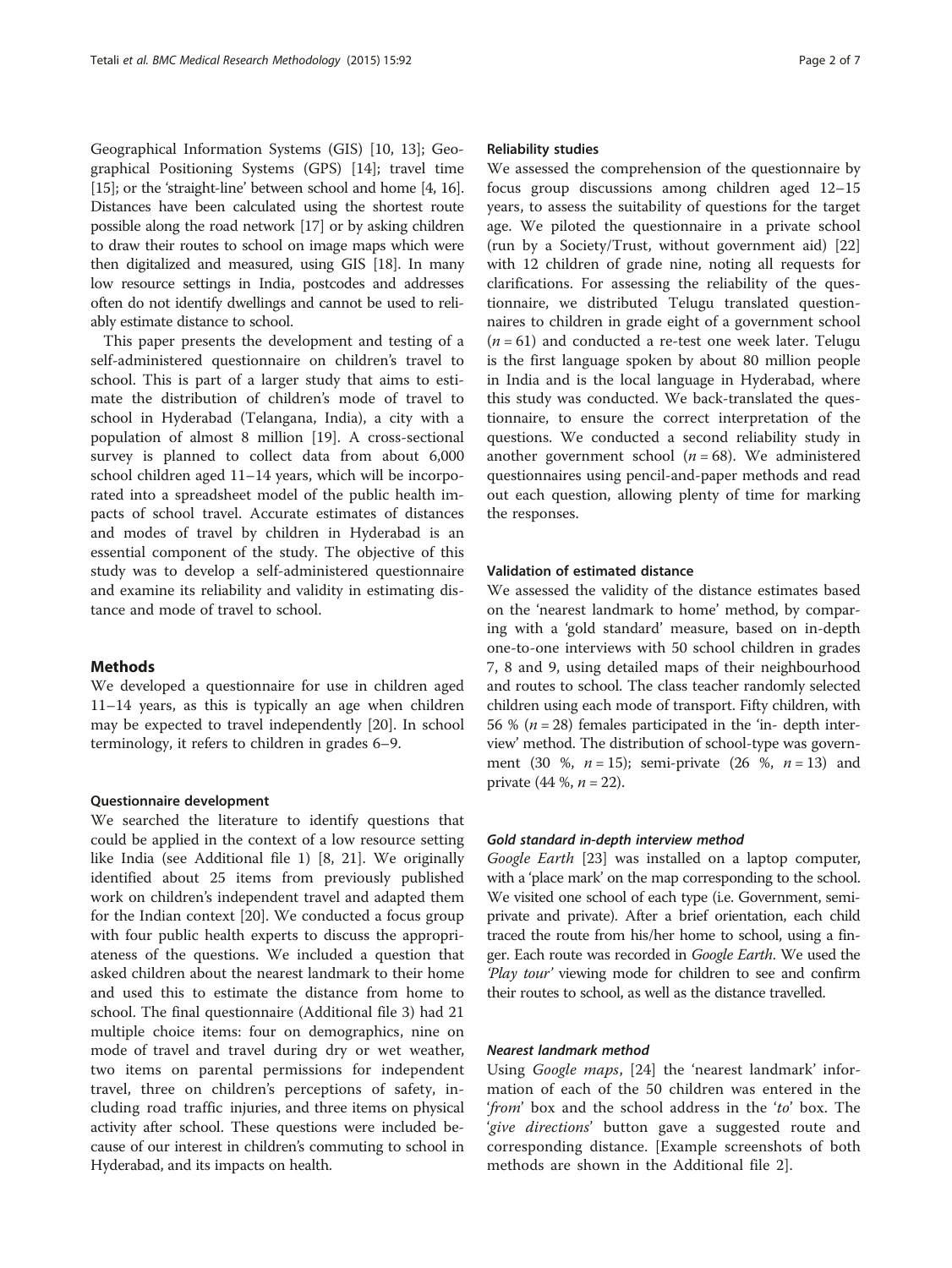# Statistical analysis

STATA 12 (Stata Corp, College Station, Texas) was used for statistical analysis. For the reliability studies, agreement was assessed for each question using the kappa statistic. Standard categories were used for interpreting agreement (i.e. κ >0.81 'almost perfect' agreement; κ 0.61- 0.80 'substantial' agreement; κ 0.41- 0.60 'moderate' agreement; κ 0.21- 0.40 'fair' agreement; κ 0.01 - 0.20 'slight' agreement; κ 0.00 'less than chance' agreement) [[25](#page-6-0)]. The difference between the distances estimated by the two methods was plotted against the average of the two distances using a Tukey/Bland Altman plot [[26\]](#page-6-0). Limits of agreement were calculated as the mean difference  $\pm 1.96 \times SD$ , within which 95 % of the observed differences would be expected to lie. A paired sample *t*-test was used to assess whether the bias (mean difference) was statistically different from zero, where statistical significance was at the 5 % level.

Prior permissions were obtained from the Hyderabad District Education Office. The participating school principals gave verbal consent on behalf of the children, and parents/guardians were informed of the study. Ethics committee approved consent being taken only from the school principal. Ethical approvals were secured from the London School of Hygiene and Tropical Medicine, London, UK, and the Indian Institute of Public Health, Hyderabad, India.

# Results

# Questionnaire development

The pilot confirmed that the questionnaire could be completed in 15–20 minutes. After the first reliability study, definitions were added for exercise, main roads, and feeling safe.

# Reliability studies

Table 1 shows the results of the reliability studies. There were 61 children in the first reliability study and 68 children in the second. Fifteen children absent during the re-tests were removed from analysis. There was perfect agreement for age, sex and name. Almost all children (67 out of 68) wrote the same landmark in the test and re-test. The first reliability study showed 'substantial' or 'moderate' agreement in 69 % (11/16) questions; 'fair' agreement in 6 % (1/16) questions and 'slight' agreement in 25 % (4/16) questions. The second reliability study showed 'almost perfect' agreement in 11 % (2/17) questions, 'substantial or moderate' agreement in 41 % (7/17) questions, and 'fair' agreement in 23 % (4/17) questions. Questions on usual mode of travel to school showed 'substantial' to 'almost perfect' agreement. The question on road injury showed 'substantial' agreement in both the reliability studies. Questions on parental permissions for independent travel, perceptions of safety, and physical activity after school were shown to be less reliable.

# Table 1 Results of reliability studies

| Questionnaire item                                                                | Questionnaire version 1 kappa | Questionnaire version 2 kappa |
|-----------------------------------------------------------------------------------|-------------------------------|-------------------------------|
| How did you travel to school today?                                               | 0.67                          | 0.79                          |
| With whom did you come to school today?                                           | 0.53                          | 0.31                          |
| How do you travel to school during a usual week?                                  | 0.73                          | 0.75                          |
| How will you go from school to home today?                                        | 0.75                          | 0.66                          |
| With whom will you go from school to home today?                                  | 0.58                          | 0.58                          |
| How do you travel home during a usual week?                                       | 0.76                          | 0.84                          |
| How would you like or wish to travel to and from school?                          | 0.48                          | 0.44                          |
| How do you travel to school during the rains?                                     | 0.56                          | 0.64                          |
| How do you travel to school during hot weather?                                   | 0.66                          | 0.88                          |
| Are you allowed by your parents to cross main roads alone?                        | 0.18                          | 0.24                          |
| Are you allowed by your parents to cycle on main roads alone?                     | 0.30                          | 0.20                          |
| How safe do you feel when you travel to and from school?                          | 0.02                          | 0.00                          |
| What are you worried about, during your journey to school?                        | 0.54                          | 0.31                          |
| During the past week, after school, on how many days did you exercise?            | 0.07                          | 0.01                          |
| <sup>a</sup> During the past week, after school, how many hours did you exercise? | n/a                           | 0.01                          |
| During the past week, how many Physical Training (PT) periods did you attend?     | 0.07                          | $-0.01$                       |
| During the past 12 months, were you injured in a road accident?                   | 0.61                          | 0.72                          |
| <sup>a</sup> Mention the nearest landmark to your home                            | n/a                           | n/a                           |

<sup>a</sup>Question included only in the revised version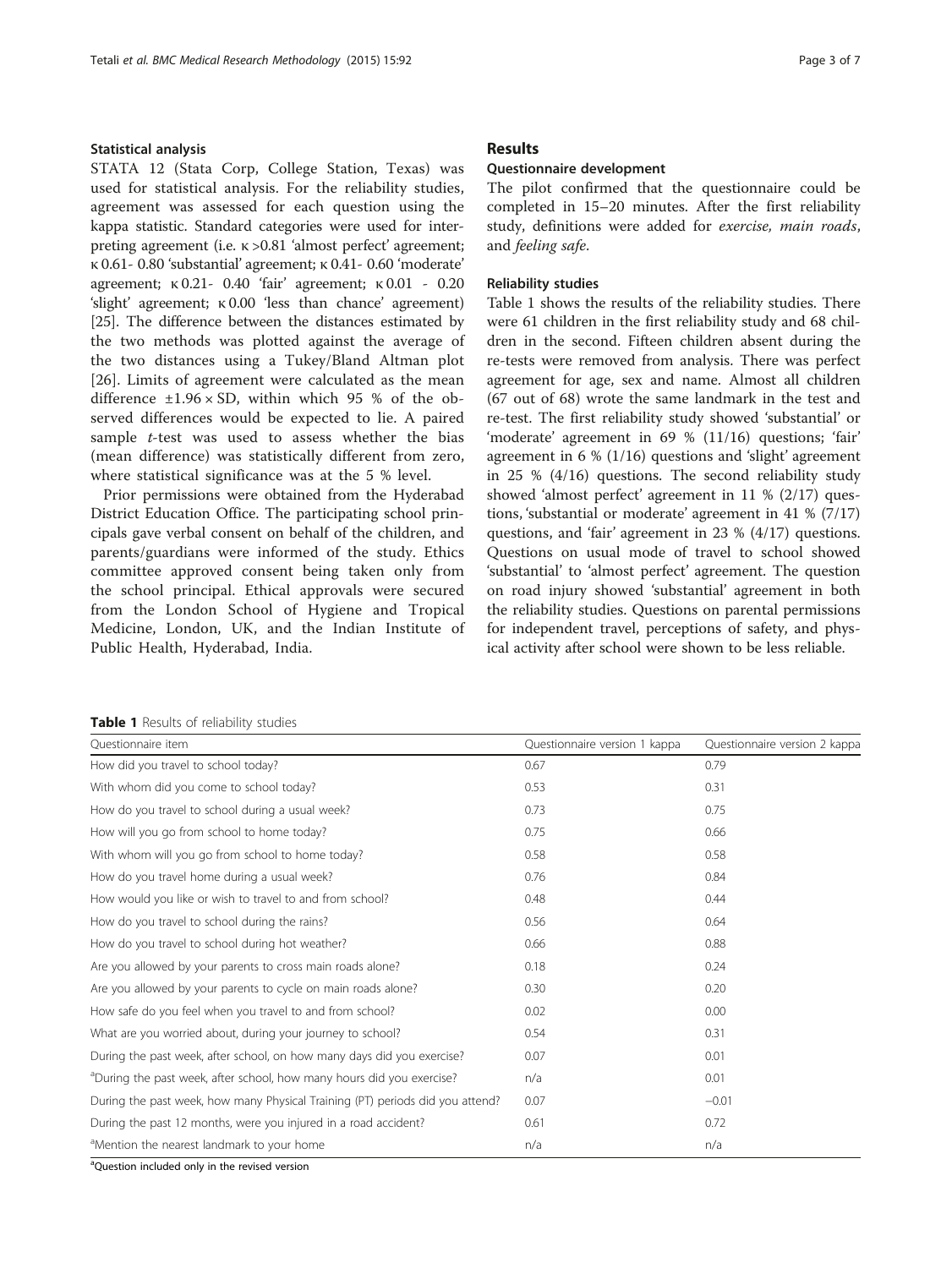# Validation of estimated distance

Table 2 shows the average difference between the two methods of measurement for different modes of travel. It shows that no mean differences were statistically significant. Only one child reported coming by 'van' (private transport paid by parents) and was combined with 'school bus' (also private) for analysis. The 'nearest landmark' estimates were not significantly different from the 'in-depth interview' estimates. The distance estimated by the nearest landmark method was not significantly different than the in-depth method for walking , 52 m [95 % CI -32 m to 135 m], 10 % of mean difference, and for walking and cycling combined, 65 m [95 % CI -30 m to 159 m], 11 % of mean difference. For children who travelled by school bus/van, the 'nearest landmark' method under-estimated the distance by approximately 2.4 km (37 % of the mean difference). For children who travelled by motorized transport excluding the school bus, the 'nearest landmark' method under-estimated distance by an average 325 metres [95 % CI −664 m to 1314 m], 15 % of the mean difference.

Figure [1](#page-4-0) shows the mean difference plot for walking. The dotted lines show the limits of agreement, and the solid line shows the bias (−52 m).

Figure [2](#page-4-0) shows the mean difference plots for different modes. The dotted lines show the limits of agreement.

# **Discussion**

# Principal findings

The questionnaire on children's travel to school showed that the questions on usual mode of travel, and road injury were reliable. Distance to school measured by asking for the nearest landmark to a child's home was found to be a valid measure of distance when compared to a method based on in-depth interviews with children. This was true for different modes of travel to school in Hyderabad, but to a lesser extent with the school bus.

# Strengths and weaknesses

Questionnaires were administered one week apart and some children's motivation and interest may have differed between occasions, altering the quality of their responses. There was a difference in the number of children who took the test and re-test, but it is not expected that the exclusion of the absentees would influence the results. Compared to those present, absentees had similar age (12.9 vs 13.1 years,  $p = 0.09$ ), and sex (44 % vs 47 % boys,  $p = 0.55$ ), and prevalence of walking (74 % vs 69 %,  $p = 0.99$ ).

Due to limited resources, we could not use objective measures of distance such as GPS. Children's home address was not included because many urban areas in India including several localities in Hyderabad are growing rapidly. As a result, they do not have uniformly structured or geocoded searchable addresses on the web [[27\]](#page-6-0). In the absence of searchable addresses, our questionnaire provides a cost-effective alternative. Reliability was assessed using written survey forms instead of 'hand-raising' protocols used in other studies [\[28](#page-6-0)].

Google Earth is increasingly being used in Public Health [\[29](#page-6-0), [30](#page-6-0)]. We used Google Earth and Google Maps as they are freely available and easy to use, and due to a lack of access to other GIS tools. It is suggested that Google Earth images should be checked for accuracy [[31\]](#page-6-0) because they may not reflect recent changes in landscape like new urban development and recent disasters [[32\]](#page-6-0). The distance from home to nearest landmark was not accounted for in this analysis, and could therefore slightly alter the distance estimated.

# Strengths and weaknesses in relation to other studies

The 'in-depth' method of recording children's journeys enabled good quality data to be collected, which was the strength of this study. Other studies have relied on parent's reports [\[18,](#page-5-0) [33](#page-6-0)] but we did not involve parents because of concerns about high levels of illiteracy among

|  |  |  | Table 2 Mean difference between methods by mode |  |  |  |
|--|--|--|-------------------------------------------------|--|--|--|
|--|--|--|-------------------------------------------------|--|--|--|

| Mean difference m<br>95 % CL<br>Difference as %<br>$P$ value<br>(In-depth - landmark)<br>of mean distance |
|-----------------------------------------------------------------------------------------------------------|
| 0.27<br>$(-135, 32)$<br>$-52$<br>$-9.9$                                                                   |
| $(-159, 30)$<br>$-10.8$<br>0.10<br>$-65$                                                                  |
| $-391$<br>$(-918, 137)$<br>0.10<br>$-16.9$                                                                |
| $(-190, 371)$<br>3.8<br>0.53                                                                              |
| 0.37<br>523<br>9.8<br>$(-1464, 2510)$                                                                     |
| $(-263, 402)$<br>1.9<br>0.62                                                                              |
| 37.1<br>2386<br>0.10<br>$(-847, 5619)$                                                                    |
| 0.17<br>325<br>$(-664, 1314)$<br>14.8                                                                     |
|                                                                                                           |

<sup>a</sup>Other response categories like train were not marked by any child in this study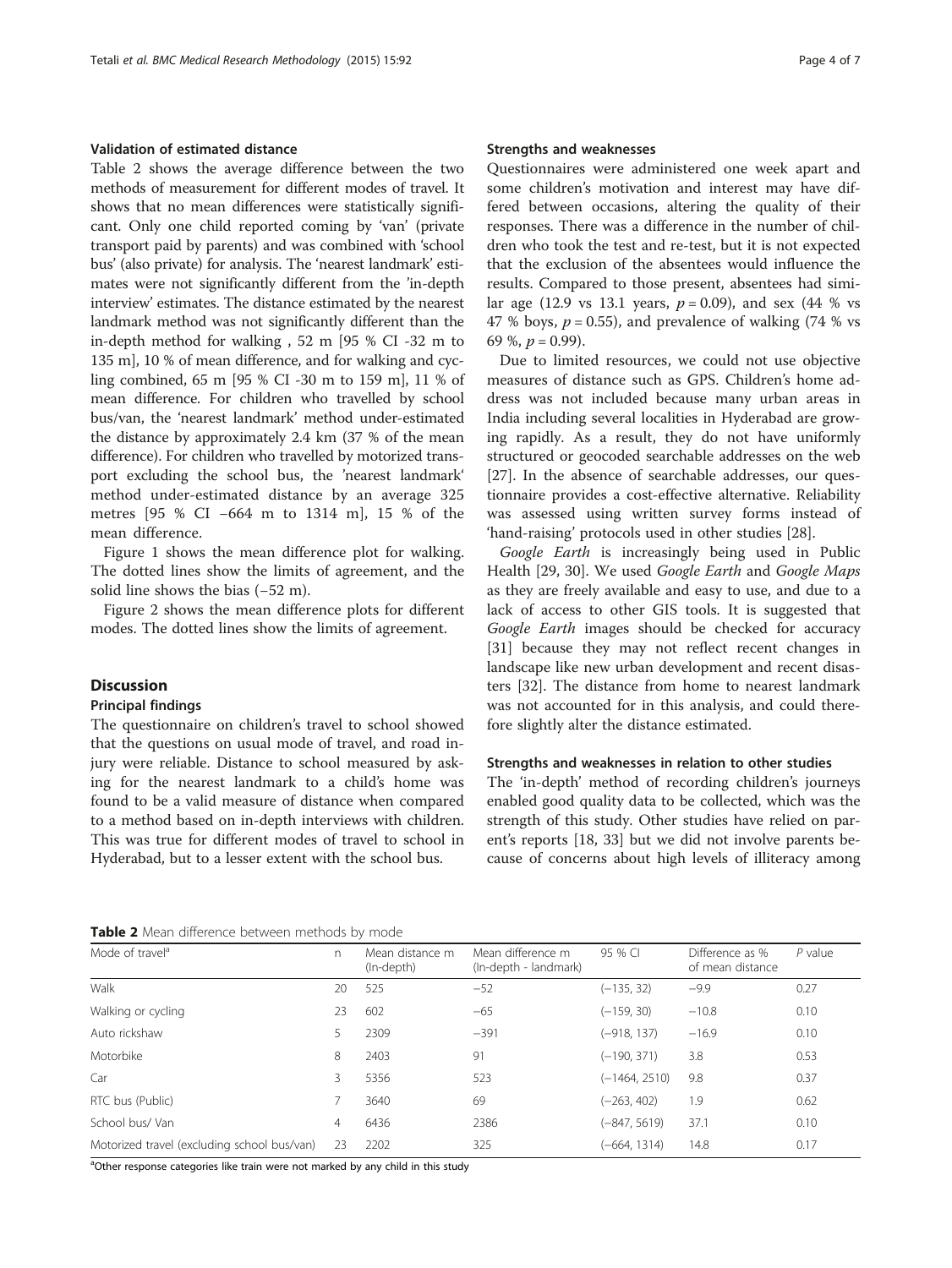<span id="page-4-0"></span>

low-income parents in India. The kappa score for the question on "mode of travel to school today" was lower than that obtained by another study that also used pen and paper (i.e. 0.79 vs 0.98) [\[25](#page-6-0)]. This was perhaps because it administered the questionnaire on the same day rather than one week apart. The difference in kappa in our survey could also be due to the difference in the travel behaviour on the day of the survey.

Questions on the usual mode of travel and road injury were found to be more reliable than those on parental

permissions, perception of safety, and physical activity, and this must be considered before using the questionnaire. The question on physical activity adapted from the WHO Global School Health Survey [[34\]](#page-6-0) was found to be especially challenging and many children asked for clarification. No evidence of bias was found in the distance estimate when walking and cycling were combined. The nearest landmark distance was slightly greater for walking, and when walking and cycling were combined, and for auto-rickshaw. Children probably take short-cut

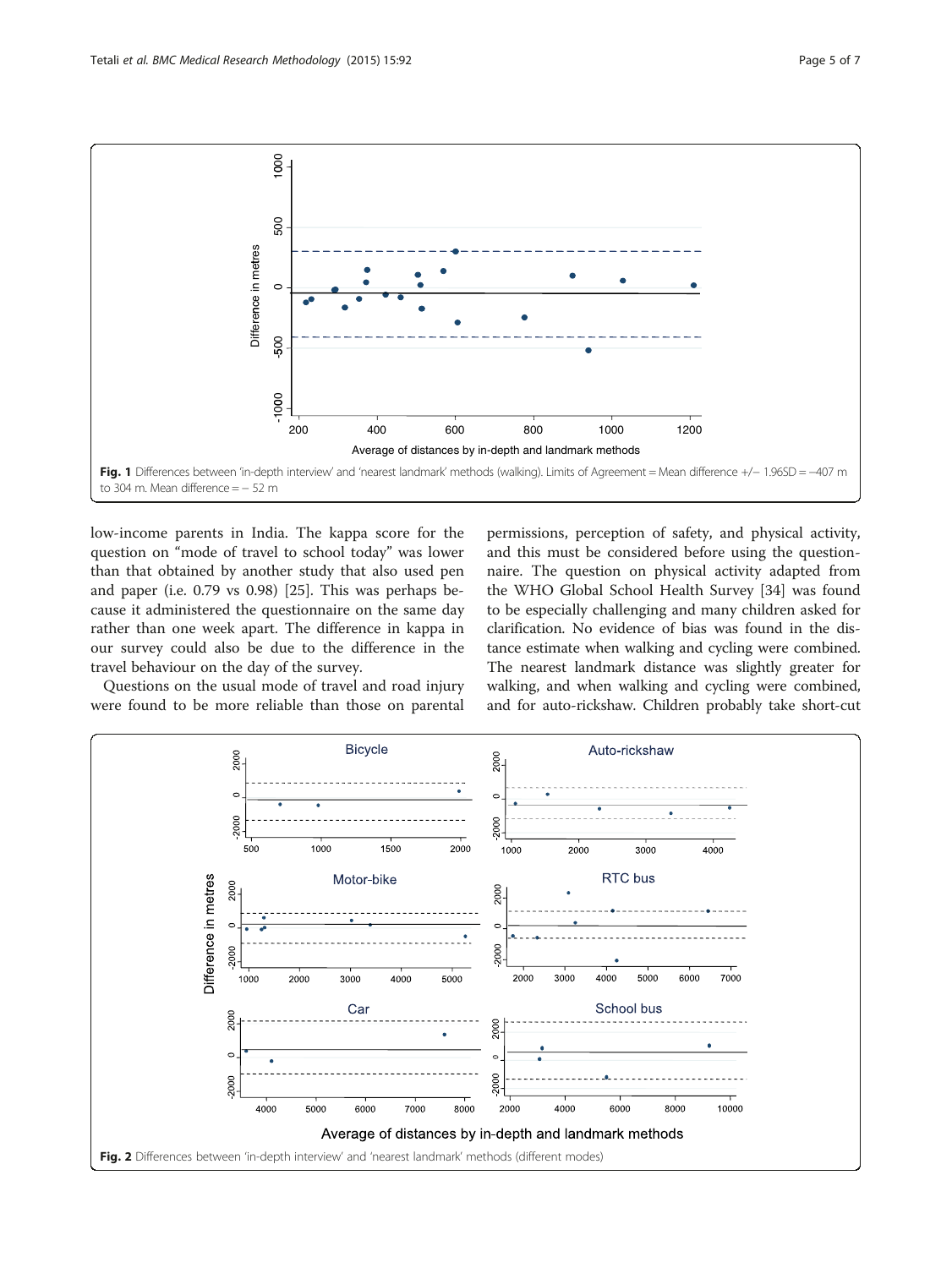<span id="page-5-0"></span>routes which Google may not consider. This was not the case with the school bus, which undertakes long winding routes to collect children from their homes, and does not reflect the distance from home to school that would be travelled using other modes. For all types of motorized travel, the 'nearest landmark' distance was shorter than the 'in-depth interview' distance, with the exception of auto rickshaw, perhaps due to its ability to take short-cut routes, possibly leading to traffic violations [\[35\]](#page-6-0).

# Meaning of the study and future research

This study developed a questionnaire on mode of travel to school and a method to estimate the distance that children travel to school in Hyderabad, India. It may be used to determine whether these are journeys that could be made by walking or cycling. In the absence of searchable databases to pinpoint the home location, we used Google Earth and Google Maps to estimate distance. When we compared the 'nearest landmark' versus 'indepth' distance, they differed by 10 % for walking and cycling. We consider this margin of error to be within acceptable limits of accuracy. For other modes like the school bus, the mean difference is higher, but this is because the school bus does not use a direct route. Future studies can therefore use the nearest landmark method to estimate the true distance that a child would walk or cycle to school. It confirms that the nearest landmark method is feasible, in the absence of GPS equipment and software, especially in low resource urban settings.

This method should be tested in rural areas, which have a different pattern of land-use. Further development of this approach, for example using factor analysis to refine the items, may also improve the questionnaire.

# Conclusions

A self-administered questionnaire was found to provide reliable information on the usual mode of travel to school, and road injury, in a small sample of children in Hyderabad, India. The 'nearest landmark' method can be applied in similar low-resource settings, for a reasonably accurate estimate of the distance from a child's home to school.

# Additional files

[Additional file 1:](dx.doi.org/10.1186/s12874-015-0086-y) Appendix Screen shots of two methods of estimating distance to school. (PDF 658 kb)

[Additional file 2:](dx.doi.org/10.1186/s12874-015-0086-y) Appendix Search methods. (DOCX 16 kb)

[Additional file 3:](dx.doi.org/10.1186/s12874-015-0086-y) English version of questionnaire. (PDF 468 kb)

# Abbreviations

GIS: Geographical Information Systems; GPS: Geographical Positioning Systems; WHO: World Health Organisation.

# Competing interests

The authors declare that they have no competing interests.

### Authors' contributions

ST collected, analysed and interpreted the data and drafted the manuscript. PE guided the conception and design of the study, interpreted the data and made substantial contribution to drafting the manuscript. IR refined the study design. GV and IR revised the manuscript critically for important intellectual content. All authors read and approved the final manuscript.

#### Acknowledgements

This work was supported by a Wellcome Trust Capacity Strengthening Strategic Award to the Public Health Foundation of India and a consortium of UK universities.

# Received: 19 January 2015 Accepted: 19 October 2015 Published online: 28 October 2015

#### References

- 1. Government of India. Ministry of Home Affairs. Office of the Registrar General and Census Commissioner, India.
- 2. Nelson NM, Woods CB. Neighborhood perceptions and active commuting to school among adolescent boys and girls. J Phys Act Health. 2010;7(2):257–66.
- 3. Wong BYM, F.G., Buliung R GIS measured environmental correlates of active school transport: a systematic review. Int J Behav Nutr Phys Act, 2011. 8(39).
- 4. Bringolf-Isler B, Grize L, Mader U, Ruch N, Sennhauser FH, Braun-Fahrlander C. Personal and environmental factors associated with active commuting to school in Switzerland. Prev Med. 2008;46(1):67–73.
- 5. NCSRTS., Safe Routes to School Travel Data: A Look at Baseline Results from Parent Surveys and Student Travel Tallies 2010.
- 6. Zhou H, Z.J., Hsu P, Rouse J., Identifying Factors Affecting the Number of Students Walking or Biking to School. ITE Journal, 2009. 79(10): p. 40–44.
- 7. Panter JR et al. Neighborhood, route, and school environments and children's active commuting. Am J Prev Med. 2010;38(3):268–78.
- 8. DiGuiseppi C et al. Determinants of car travel on daily journeys to school: cross sectional survey of primary school children. BMJ. 1998;316(7142):1426–8.
- 9. Ziviani J, Scott J, Wadley D. Walking to school: incidental physical activity in the daily occupations of Australian children. Occup Ther Int. 2004;11(1):1–11.
- 10. Dalton MA et al. Built environment predictors of active travel to school among rural adolescents. Am J Prev Med. 2011;40(3):312–9.
- 11. Roger L. Mackett, L.L., James Paskins, Jill Turbin. , The therapeutic value of children's everyday travel. Transportation Research Part A: Policy and Practice, 2005. 39(2–3): p. 205–219.
- 12. Lubans, D.R., et al., The relationship between active travel to school and health-related fitness in children and adolescents: a systematic review. Int J Behav Nutr Phys Act, 2011. 8(5).
- 13. Panter JR et al. Attitudes, social support and environmental perceptions as predictors of active commuting behaviour in school children. J Epidemiol Community Health. 2010;64(1):41–8.
- 14. Duncan MJ, M.W., GIS or GPS? A comparison of two methods for assessing route taken during active transport Am J Prev Med, 2007. 33: p. 51–53.
- 15. McDonald NC. Children's mode choice for the school trip : the role of distance and school location in walking to school. Transportation. 2008;35(1):23–5.
- 16. D'Haese S et al. Criterion distances and environmental correlates of active commuting to school in children. Int J Behav Nutr Phys Act. 2011;8:88.
- 17. Timperio A, B.K., Salmon J, Roberts R, Giles-Corti B, Simmons D, et al. , Personal, family, social, and environmental correlates of active commuting to school Am J Prev Med, 2006. 30(1): p. 45–51.
- 18. Faulkner G, S.M., Buliung R, Wong B, Mitra R School travel and children's physical activity: a cross-sectional study examining the influence of distance. BMC Public Health, 2013. 13: p. 1166.
- 19. Government of India. Hyderabad city census 2011 data. . June 2014]; Available from: [http://www.census2011.co.in/census/city/392-hyderabad.html.](http://www.census2011.co.in/census/city/392-hyderabad.html)
- 20. Mea H. One false move… a study of children's independent mobility. London: Policy Studies Institute; 1990.
- 21. Hillman M, A., J., & Whitelegg, J., One false move: A study of children's independent mobility. London: PSI Publishing. 1990.
- 22. Central Board of Secondary Education, India. Affiliation Bye-Laws, Chapter –I 1988; Available from: [http://cbse.nic.in/affili~1/aff.pdf.](http://cbse.nic.in/affili~1/aff.pdf)